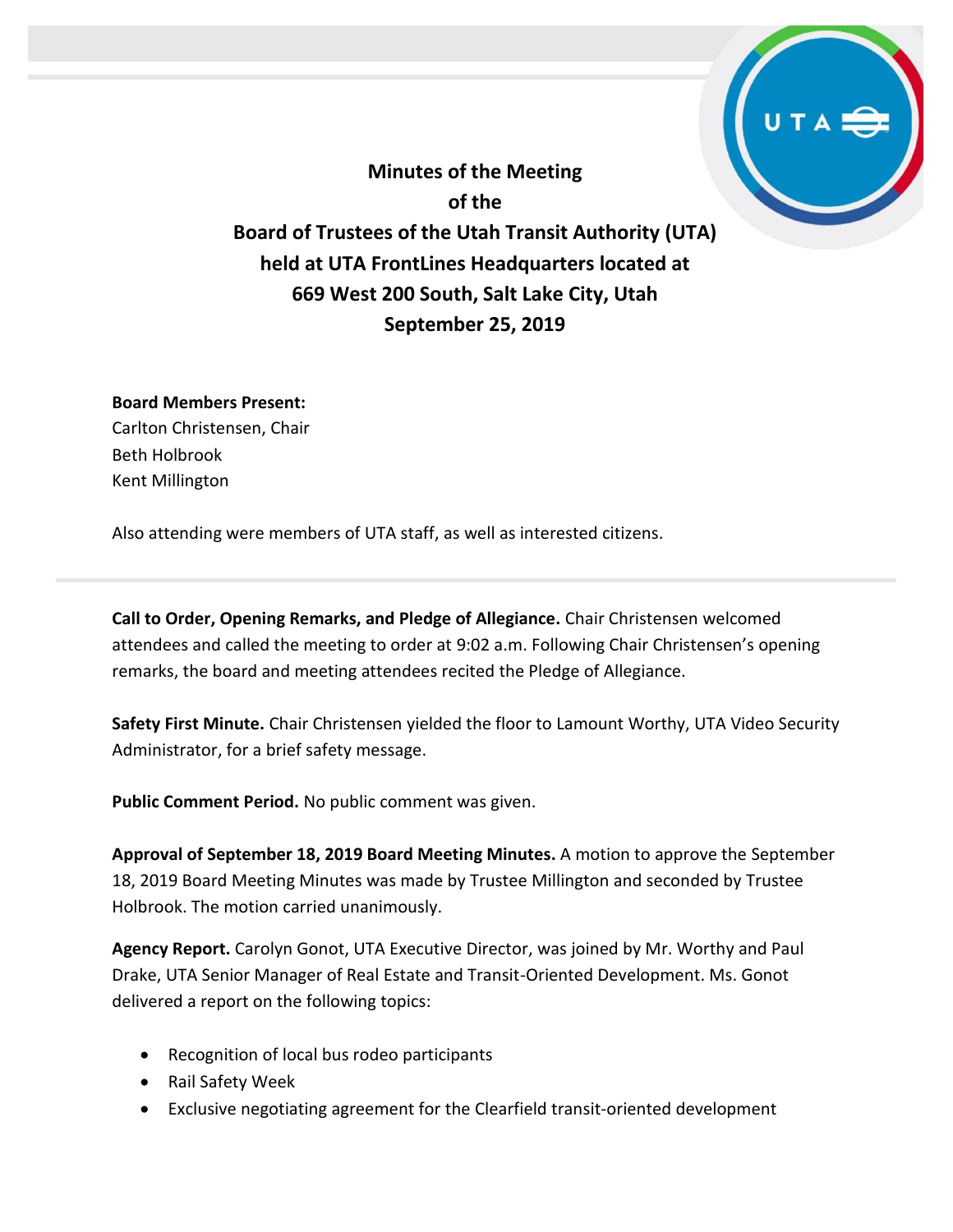It was noted that the exclusive negotiating agreement for the Clearfield transit-oriented development allows UTA to move forward in creating a master plan for the site with the selected developer and contractor. Discussion ensued. A question on the potential for developing a sports facility at the site was posed by the board and answered by Mr. Drake.

**Financial Report – August 2019.** Bob Biles, UTA Chief Financial Officer, was joined by Eddy Cumins, UTA Chief Operating Officer. Mr. Biles presented the August 2019 financial report and reviewed the August 2019 financial dashboard, sales tax collections, expense variance by mode, and expense variance by type. Discussion ensued. Questions on sales tax revenues, ridership, sales tax percentages, and effect of overtime on expense variance collected by counties were posed by the board and answered by staff. Trustee Millington requested a comparison of the year-to-date actual sales tax revenues to the previous year.

## **Contracts, Disbursements, and Grants.**

**Contract: Repetitive Bus Parts Auto Purchase Order Inventory Contract (Rocky Mountain Cummins, Dartco Automotive, Elliot Automotive, Freightliner Warner Truck, Gillig, Lewis Bus, Mohawk, Muncie, Neopart, Romaine Electric, Vehicle Maintenance Plan).** Mr. Biles was joined by Amanda Burton, UTA Contract Buyer. Mr. Biles described the contract, which is an agreement with multiple parts suppliers to supply repetitive, high-use inventory bus parts as needed. The suppliers were selected following an open, competitive bidding process for more than 1,200 different parts, with awards going to the best value bidder on each part. Discussion ensued. Questions on parts pricing, previous procurement practices for parts inventory, suppliers for electric bus parts, and the agency's past relationship with the selected suppliers were posed by the board and answered by Mr. Biles.

A motion to approve the contract was made by Trustee Holbrook and seconded by Trustee Millington. The motion carried unanimously.

**Pre-Procurement: Ogden Weber Bus Rapid Transit Construction Manager/General Contractor.** Ms. Gonot was joined by Mary DeLoretto, UTA Acting Chief Service Development Officer. Ms. DeLoretto indicated the agency is ready to issue a request for proposal (RFP) for a contractor on the Ogden Weber bus rapid transit project. Discussion ensued. Questions on the project funding, Small Starts grant application submission date, and obligation to the contractor if the grant is not received were posed by the board and answered by staff.

## **Other Business.**